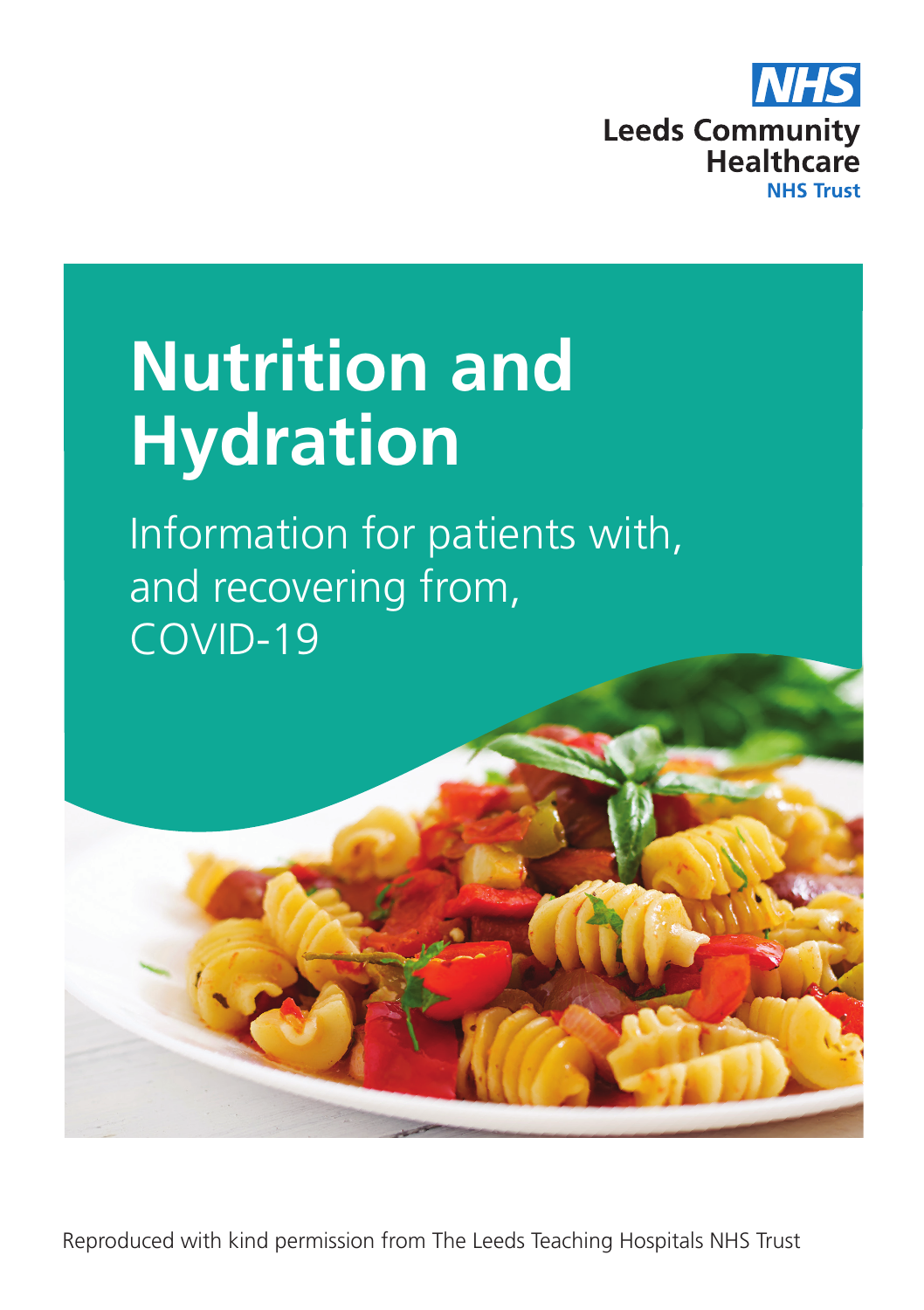## **Good nutrition and hydration helps to support your body in fighting COVID-19 virus.**

Good nutrition will help to rebuild your muscle strength and function as part of your rehabilitation. Even though you may not feel hungry or thirsty, it is important that you eat and drink well.

Below is some general information to help you to maximise your fluid and food intake. If you have specific dietary requirements, please check with a healthcare professional that the information is safe for you to follow.

## **What you need to do**

## **Stay hydrated**

Having enough fluid in your body helps it to function well. Good hydration will help with your mobility and recovery.



- Aim to have eight cups of fluid each day.
- Take small, frequent sips of liquids every few minutes if you are not able to drink large amounts at one time.
- All fluids (except alcohol) count, but try to include nourishing fluids such as milky drinks or juices.



- Aim to drink enough fluid to keep your urine a pale straw colour.
	- If you have a raised temperature, you may need to drink more fluids.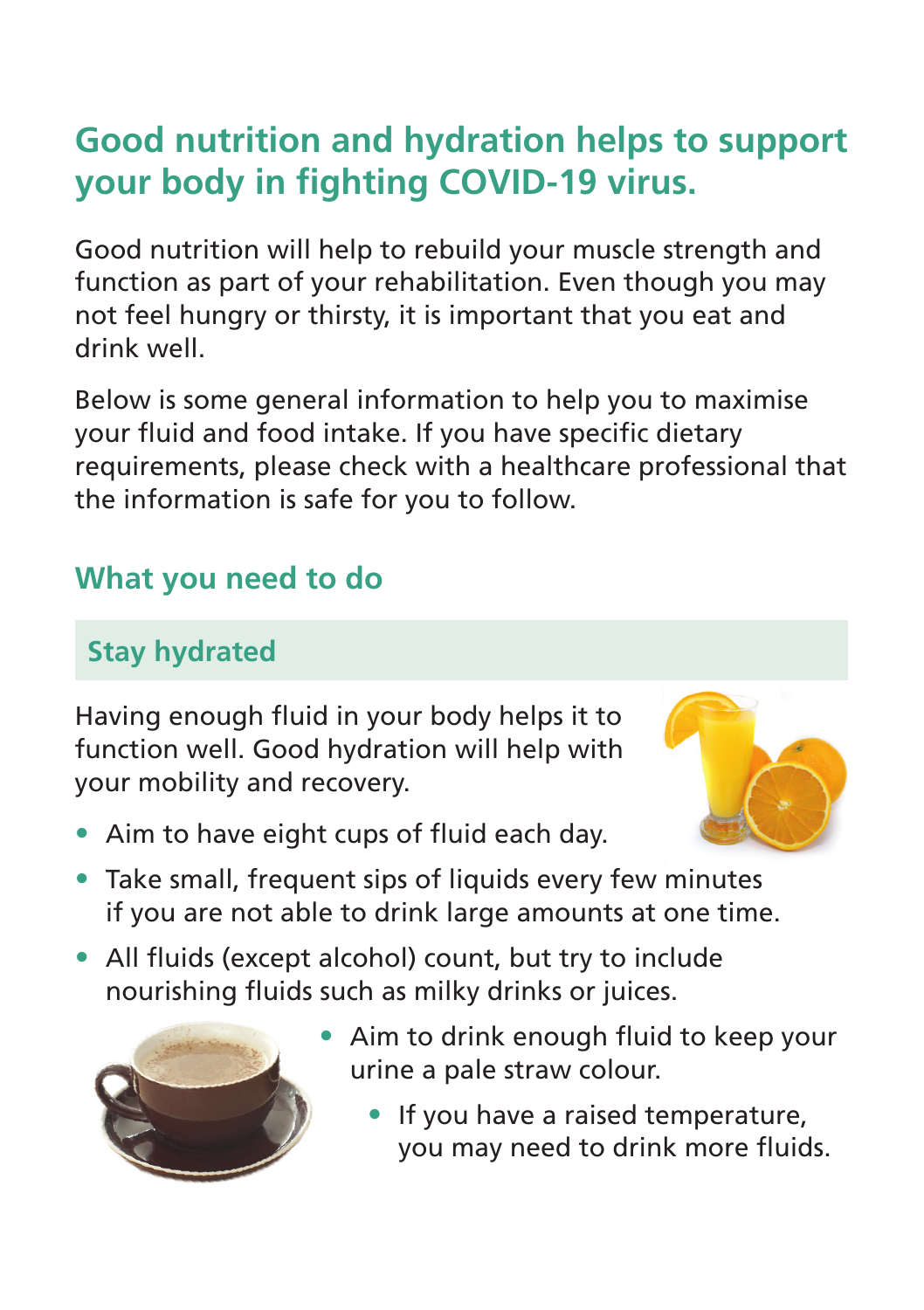### **Take in enough energy and protein to be well nourished**

You may require more nutrition than usual to support your body during, and after, illness. Restricting your energy intake with the aim of reducing body weight is not appropriate during acute illness or recovery. This is due to the risk of reducing muscle mass, strength and function.

• Include a protein-containing food and/or drink



 at every meal e.g. milk, milk-based food (or alternatives if unable to have dairy) meat, fish, pulses, beans, eggs.

- If your appetite is poor and/or eating is difficult due to breathlessness:
	- have three small meals and three high protein/higher energy snacks per day e.g. custard, rice-pudding, cheese and biscuits.
	- You may wish to consider buying nutritional supplement drinks such as Complan, Build Up or Nurishment. You can buy these from supermarkets and chemists. These provide extra energy and protein, and essential vitamins and minerals. To make the most of your appetite for food at mealtimes, try sipping them after a meal.